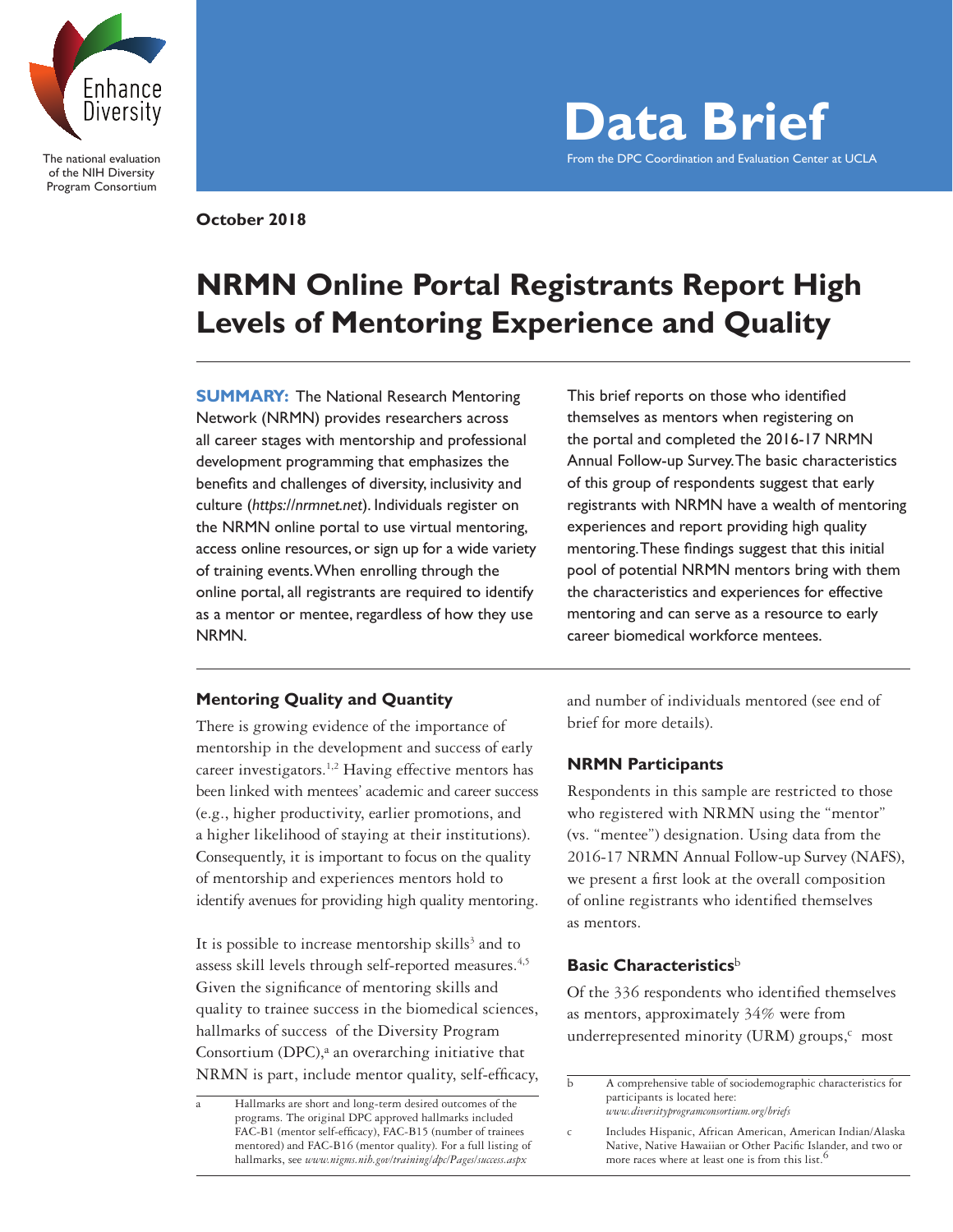# **Figure 1: Mentor Competency Assessment with Subscales (N=199)**

| <b>Mean</b> | <b>SD</b> |
|-------------|-----------|
| 5.49        | 0.729     |
| $5.68*$     | 0.915     |
| 5.46        | 0.853     |
| 5.32        | 0.977     |
| 5.56        | 0.875     |
| 5.54        | 0.771     |
| 5.39        | 0.900     |
|             |           |

Scale: 1-7: 1=Not at all skilled, 4=Moderately skilled 7=Extremely skilled

\* Addressing diversity is significantly (p<.05) higher than promoting professional development, assessing understanding, and aligning expectations.

were female (59%), the majority (71%) held a PhD, and most held faculty positions (58%).

Nearly three-quarters (72%) of those registering online in the mentor category had been the principal investigator (PI) of any extramural grant in the past five years, including 39% who had been the PI of an NIH-funded grant.

## **Mentoring Experiences**

Almost all (93%) of these registrants stated they regularly mentored students, junior faculty, junior researchers, or peers on biomedical career or research issues. In the five years prior to signing up on the NRMNportal, one third of all respondents mentored eight or fewer people, one third mentored between 9-15 people, and one-third mentored more than 15 people.

Over one-third (39%) of respondents reported participating in training to improve their skills as a mentor outside of NRMN. Data specific to NRMN-sponsored mentor training will be reported in a later brief.

Of the online activities that registrants initially indicated, 58% of respondents listed the formal guided virtual mentoring (GVM) program as their purpose for registering. There were no significant

differences in the levels of mentor competency and satisfaction between registrants who registered for the GVM and those that registered for other resources.

## **Mentor Competency**

Self-assessed mentoring competency is measured using the 26-item Mentor Competency Assessment (MCA) scale.<sup>7</sup> The MCA has six subscales that assess the following domains: maintaining effective communication, aligning expectations, assessing understanding, addressing diversity, fostering independence, and promoting professional development.

The NRMN survey sample rated themselves more than moderately skilled overall (*M* = 5.48, *SD* = 0.73) on the 26-item Mentor Competency Assessment (MCA) where 1=*Not at all skilled*, 4=*Moderately skilled*, and 7=*Extremely skilled*. This is similar to the preintervention levels found in another mentor training program.4

NRMN online registrant respondents rated themselves most highly in the addressing diversity domain, likely reflecting marketing of the NRMN portal as a place where scholars and mentors committed to enhancing diversity could find each other (Figure 1).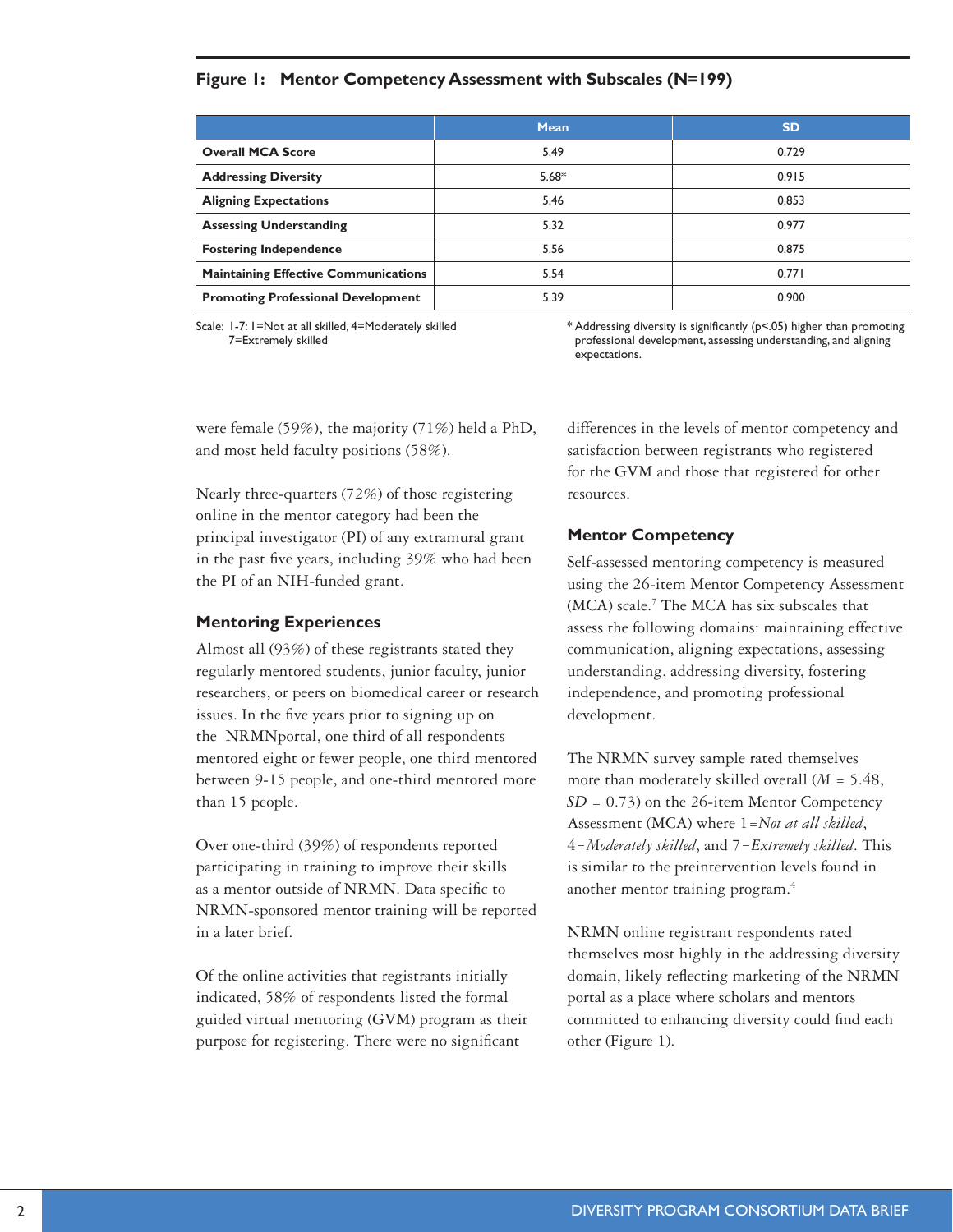

# **Figure 2: Self-Reported Satisfaction with Mentoring Provided to Mentees, Percent by Response Category (N=200)**

Scale: 1-7: 1=Very Low to 7=Very High Note: No respondents picked 1, 2, or 3

# **Mentoring Satisfaction**

Mentoring satisfaction was measured using a one item measure of global satisfaction,<sup>7</sup> "How satisfied are you with the mentoring you are providing to your mentee?" Most of the NRMN online registrants rated themselves as having better than average satisfaction with the mentoring they are providing (Figure 2).

# **Future Directions**

In this brief, we provide the basic characteristics of NRMN online portal registrants. Future analyses will examine the relationship between engagement in NRMN activities and mentoring, research, and career outcomes. Future analyses will also examine outcomes linked with hallmarks across underrepresented groups. While all early career researchers benefit from mentoring, students from URM groups often have fewer network resources that mentoring can ameliorate, making the availability of a highly qualified pool of mentors particularly important.<sup>3,8</sup>

While this current analysis is limited to online registered mentors and is not yet linked to NRMNsponsored activities, future surveys will include a much larger group of NRMN participants and their NRMN engagement in both on-line and in-person programming.

# **Conclusion**

The data suggest that, at this early stage, NRMN attracted highly skilled scholars who can serve as virtual mentors and will hopefully become more skilled as they engage in the various resources NRMN offers. These online registrants rated themselves well above average, though not at the top of the scale, on mentor competency. This suggests that they can already provide high quality mentoring, but that they also recognize there are areas where their mentoring skills could improve. Results also suggest this pool of potential GVM mentors are confident in fostering independence and addressing diversity among those they mentor critical skills in the development and success of early career investigators. Taken together, these results suggest that this group of online registrants should be well equipped to serve as mentors for the early career biomedical workforce pool.